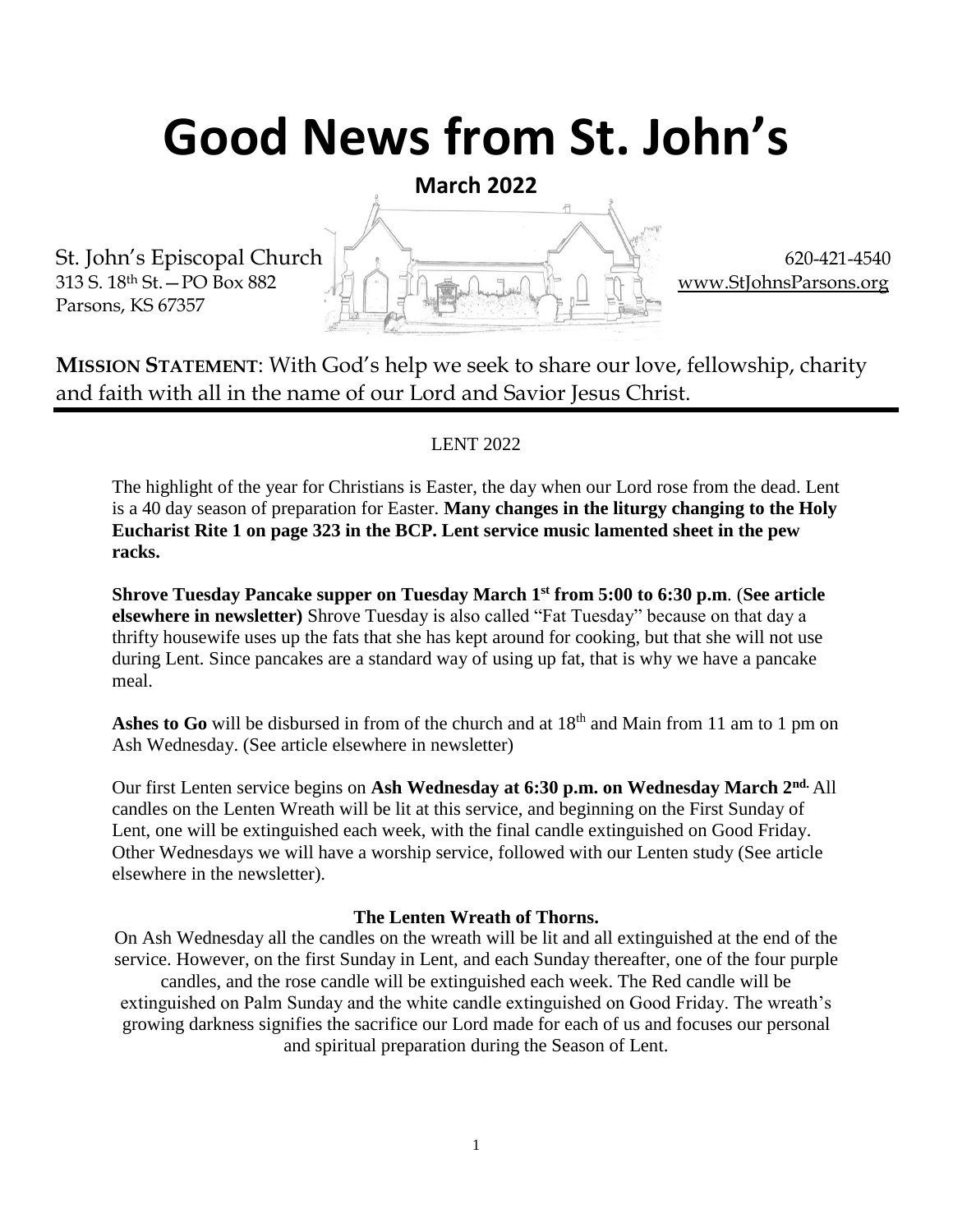#### **Wood Lenten items.**

A wood processional cross with a crown of thorns, wood altar and office candle holders, and wood altar book stand, to help convey the season of lent in a more profound way.

#### **Chalice and Paten**

We use a chalice and paten with the crown of thorns wrapped around it.

#### **What is Lent?**

Lent is marked by a time of prayer and preparation to celebrate Easter. Since Sundays celebrate the resurrection of Jesus, the six Sundays that occur during Lent are not counted as part of the 40 days of Lent, and are referred to as Sundays in Lent. The number 40 is connected with many biblical events, but especially with the 40 days Jesus spent in the wilderness preparing for his ministry by facing the temptations that could lead him to abandon his mission and calling. Christians today use this period of time for introspection, self-examination, and repentance. It is really a preparation to celebrate God's marvelous redemption at Easter, and the resurrected life that we live, and hope for, as Christians.

#### **What are the Colors you will see during Lent?**

The color used for most of Lent is purple, a color that symbolizes the pain and suffering leading up to the crucifixion of Jesus as well as the suffering of humanity and the world under sin. On the fourth Sunday in Lent to color changes to rose. But purple is also the color of royalty, and so anticipates through the suffering and death of Jesus the coming resurrection and hope of newness that will be celebrated in the Resurrection on Easter. Rose is a symbol of joy at the mid point in Lent.

The color changes to Red for Palm Sunday and Maundy Thursday, representing the color of the church and Pentecost, but also remembering the martyrs of the church. Since it symbolizes shed blood, it is used on Palm Sunday to symbolize the death of Jesus. The color changes to black for Good Friday as we extinguish the final Lenten candle symbolizing that Christ has died.

May your Lenten journey be holy and blessed. Mother Sharon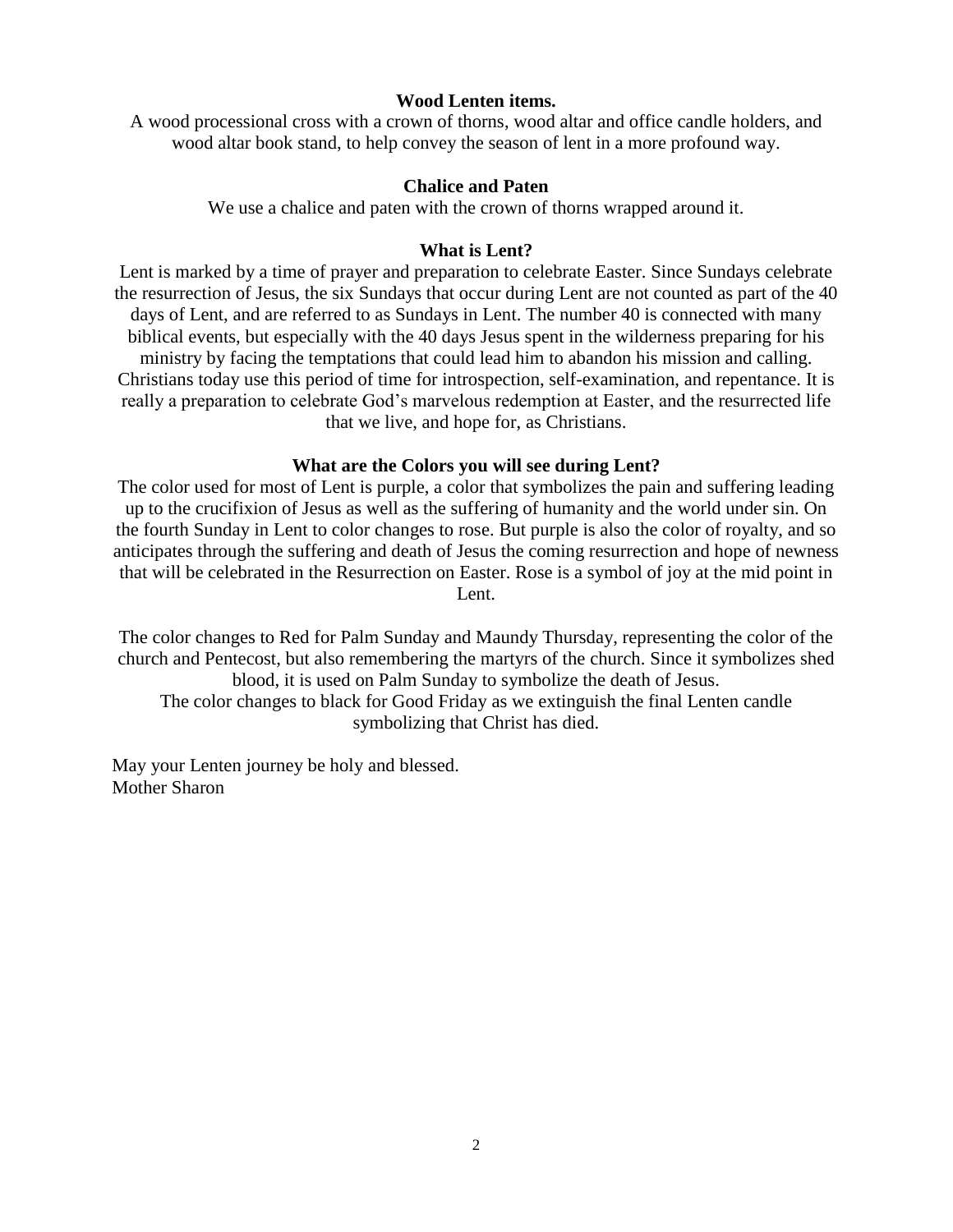#### **"ASHES TO GO"**

Have you ever heard about "Ashes to go?" It was begun in St. Louis, in 2006, by an ecumenical Bible study group made up of clergy, spearheaded by an Episcopalian. This group realized that many people could not attend church on Ash Wednesday to receive the Imposition of Ashes because of work schedules or other valid reasons. They mentioned, you can order food at the drive-thru, pickup you cleaning and do your banking, so why not offer "ashes to go."

So the idea was born to take ashes to the streets. They felt very strong that the need, humility, and healing, shouldn't be confined to a church building. Jesus preached and teached everywhere he went; feeding multitudes of the hungry, preaching from the mount, plain, river bank, by going out to meet his people where they were, even walking on water and climbing that hill with his cross. This movement has spread across the country to at least 31 states and Canada, the UK and South Africa, as an expression of liturgical evangelism.

So taking ashes out to share with our communities cannot begin to compare with the impact that Jesus' life and ministry had and still has on the world.

This is not to be used as an excuse not to attend the Ash Wednesday service, but it is an opportunity for those, of the Episcopal tradition, as well as ALL people to receive ashes and to take a fresh look at the church and the gospel.

We will be distributing ashes, Wednesday March  $2<sup>nd</sup>$  in front of the church and at  $18<sup>th</sup>$  & Main from 11:00 to 1:00 pm.

#### Mother Sharon

#### **Outreach**

This year the outreach ministry team has decided to do the daily food for Lent. All non-perishable food items would be collected and delivered to the Labette assistance after Easter Sunday. The program was done two years ago prior to COVID

and it was a big success. Last year the Labette Assistance was not accepting any non-perishable food. Each family would donate one non-perishable item each day during Lent. Starting March 3rd through April 17th families may bring their items weekly or all at once.

Non-perishable food items would include but not limited to the following items:

Can vegetables Can fruit **Crackers** Box macaroni and cheese Peanut butter Rice Pasta Can meat (tuna, chilli) Breakfast cereal **O**atmeal Fruit drink mixes Box pudding

If possible, try to get the flip top lid items. These are a preferred item for the elderly and some don't have a can opener.

No glass containers

#### **St, John's Episcopal Church Vestry Meeting January 10, 2022**

Present: Carrie Tierney, Karla Cox Verlyn Bolinger, Bess StoneBolinger , Jupe Allen and Mother Sharon.

Development: Gospel Based Disciples included a reading from John 1: 1-18.

#### Treasurer's Report:

The final financial report for 2021 shows us at \$105 under on pledges and \$2,153 over budget on expenditures.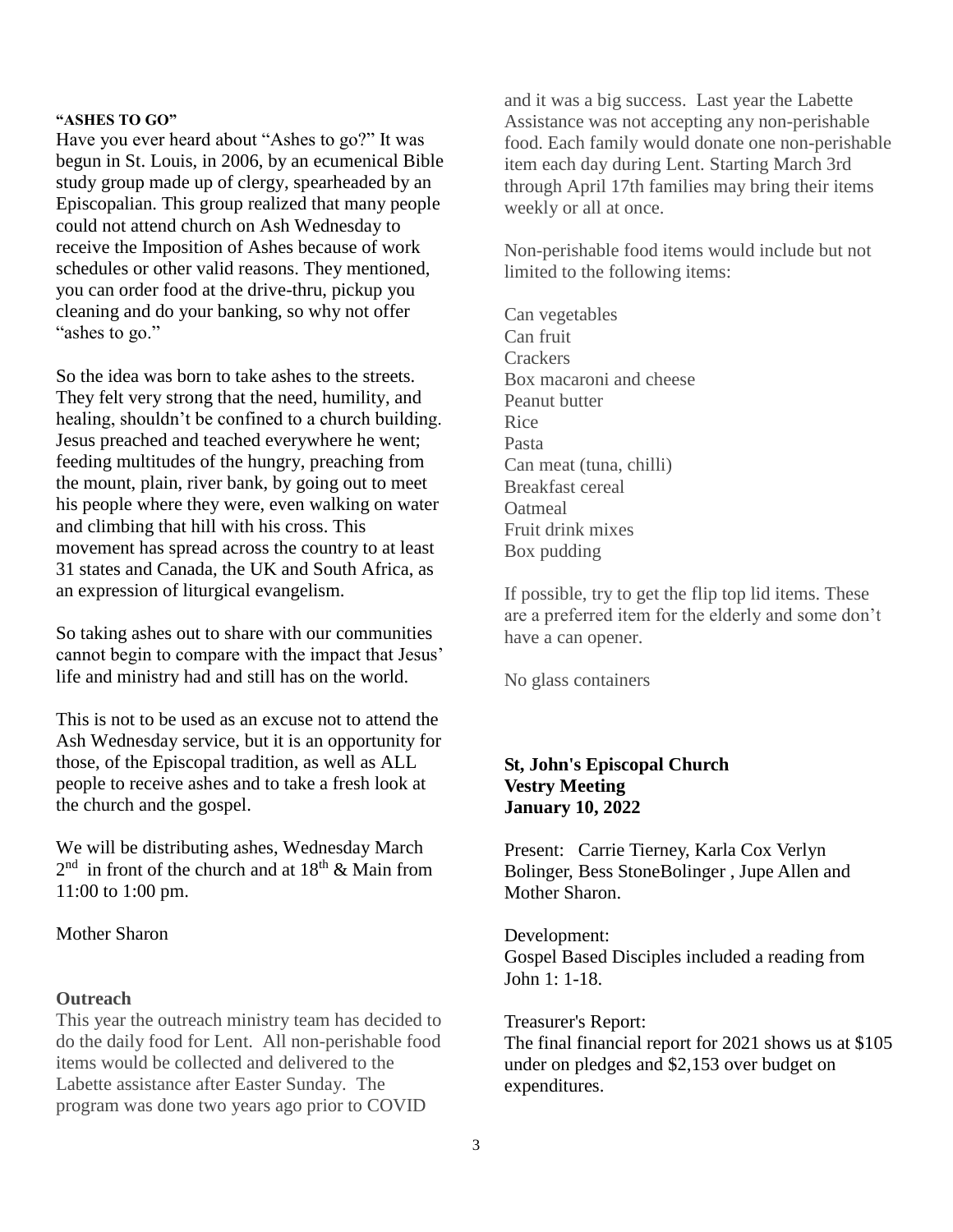14 pledges have been received for 2022 promising \$51,300.

The budget for 2022 has been set and approved at \$68,386.

The transaction and budget reports were reviewed. The report was approved.

Old Business:

The Epiphany service and celebration was especially nice due to decorations by Bess and Elsa.

The election of Vestry members at the January Annual Meeting will include:

3- 3 year terms- Martha, Karla and Candy are running.

1-1 year term- Verlyn is running. The election to the Endowment Board:

1-1 year term- Verlyn is running The election of delegate and alternate to the Convocation and Convention:

Martha for delegate and Verlyn for alternate

Rev Ryan Willis was presented a cross at his ordination from St John's.

New Business:

The gifts for the 12 nursing home residents adopted at Christmas cost more than was donated by \$265. ECW will be asked to make up the shortfall.

Annual Reports are due in by January 23.

A sizable memorial donation was received from the Laurella Fowler family. As it was undesignated, the gift will be divided according to the Undesignated Gifts Policy.

A request was made from a family member of a lady, Peggy Doty a long time Episcopalian, who resides at Good Sam for someone to visit her from the church. Karla will check it out.

Two thank you notes were received from Good Sam for goodie bags as well as Christmas gifts. We will resume Coffee Hour with parishioners bringing snacks.

Assessment:

Sharing:

Minutes from the December 13, 2021 meeting were approved.

Vicar's Report: A request was made to provide sandwiches for Regina Cook's sister's funeral.

Wardens: Senior: No report. Junior: No report.

#### Discernment:

Worship & Music: Plan to meet next week.

Outreach: Plans are in place for the whole church to pack snacks this Sunday, January 16, after church.

Evangelism: Plan to have a meeting Friday January 14.

Communications: No report.

Education: Children's: Now that the teacher has returned, Sunday School has resumed. Adult: No report.

Stewardship: No report.

Planned Giving: No report.

Buildings & Grounds: No report

Endowment: Balance as of 12-31-2021 \$118,100.16

ECW: No report.

.

Next meeting, Tuesday February 15, 2022

A prayer by Mother Sharon concluded the meeting.

Respectfully submitted,

Jupe Allen, Clerk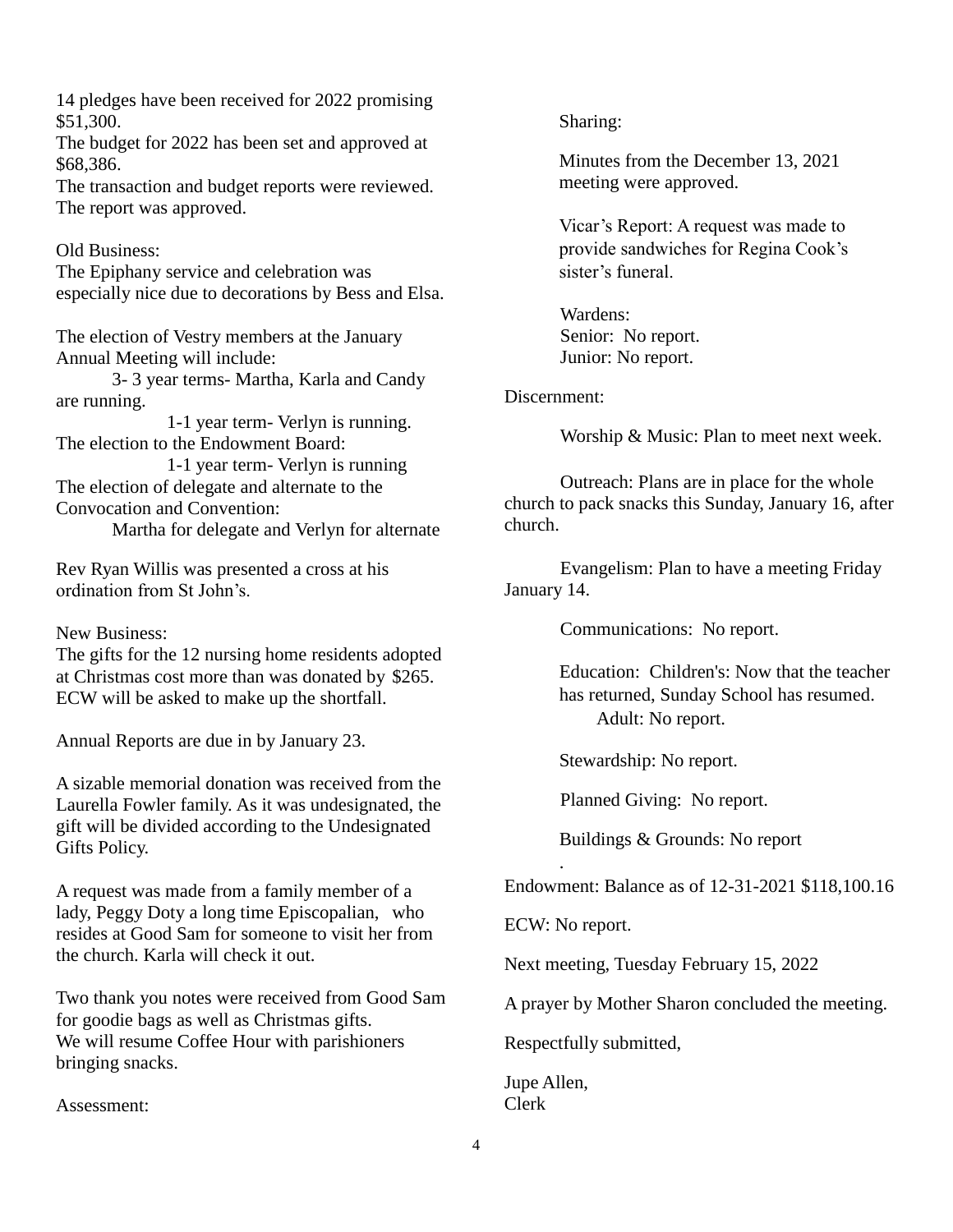

Treasurer's Report

Thank you all for your continued support of St. John's.

Verlyn W. Bolinger Jr. Treasurer of St. John's Episcopal Church





### **March Anniversaries:**

16 Jupe & Debbie Allen

Please send Articles for The Good News to Senta Meister, [sentabradmeister@aol.com](mailto:sentabradmeister@aol.com) or St. John's Episcopal Church, PO Box 882, Parsons, KS 67357.



**Prayer List Teresa, Jim, Harry, Gina, Gloria, Ethan, Janie, Kelly, Wuanita, Jeffrey, Boo, Jane, Regina, Bretten, Richard, Carolyn, Lynn, Dwayne, Doris, Alan, Kay, Lorrie, Addlee, Jon, Josh, Vickie, Randy, Tommey, Keyandria, Bill, Jackie, John & family, Special needs children their families and caregivers, Les, Mark, Kay, Priscilla, Jennifer, Jaden, Kelle, Michelle, Alice, Anna, Barb and the Wulf family, Keith, Lu, Olive, Vicki, Mary, Charles, those with and those recovering from Covid-19 and their families, churches in the Southeast Convocation in their call to mission, all clergy in the Southeast Convocation especially, Dick, and David, BKSM students, dispatchers and first responders, the men & women serving our country here and abroad, and those who have served.**

**Those who have died:**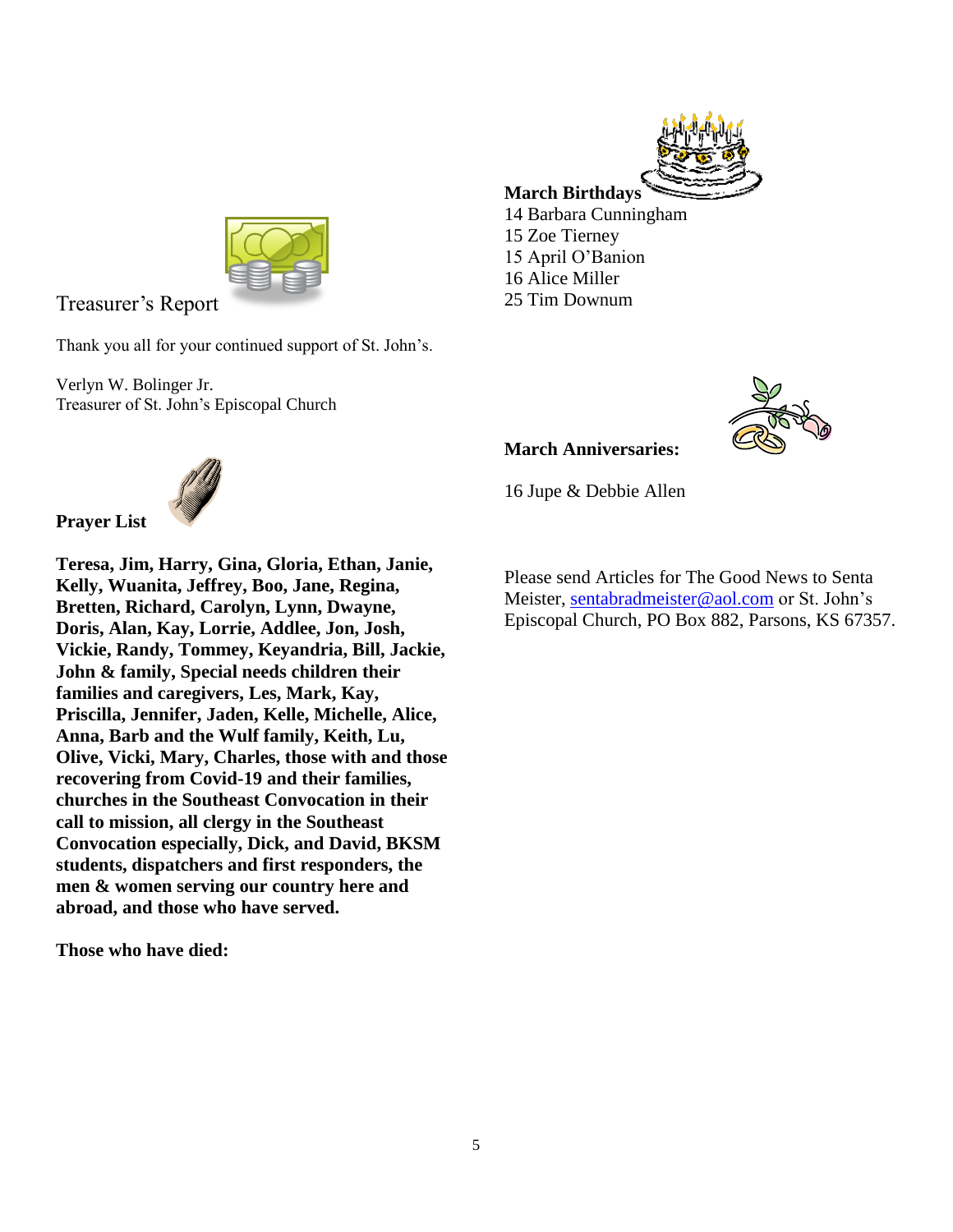

### **St. John's Episcopal Church MARCH 2022**



| Sunday                                                                                                   | Monday                                 | Tuesday                                                       | Wednesday                                                                       | Thursday                                                         | Friday                    | Saturday                                            |
|----------------------------------------------------------------------------------------------------------|----------------------------------------|---------------------------------------------------------------|---------------------------------------------------------------------------------|------------------------------------------------------------------|---------------------------|-----------------------------------------------------|
|                                                                                                          |                                        | $\mathbf{1}$<br>Shrove Tuesday<br>Pancake Supper<br>5-6:30 pm | $\overline{2}$<br>Ashes to Go<br>$11am-1pm$<br>Ash Wednesday<br>Service 6:30 pm | 3<br>Mother in office<br>$1-5$ pm                                | 4<br>Mother's day<br>off  | 5                                                   |
| <b>6 The First Sunday in Lent</b><br>Holy Communion and Sunday<br>School 9:30 am<br>Minster meeting 1 pm | $\overline{7}$                         | 8                                                             | 9<br>Lent Service and<br>Study 6 pm                                             | 10<br>Mother in office<br>$3 - 5$ pm<br>PMA 1-3 pm               | 11<br>Mother's day<br>off | 12<br>Daylight Savings<br>time to spring<br>forward |
| 13 The Second Sunday in<br>Lent<br>Holy Communion and Sunday<br>School 9:30 am                           | 14<br>Vestry dinner<br>Meeting 5:30 pm | 15                                                            | 16<br>Lent Service and<br>Study 6 pm                                            | 17<br>Mother in office<br>$1-5$ pm                               | 18<br>Mother's day<br>off | 19                                                  |
| 20 The Third Sunday in<br>Lent<br>Holy Communion and Sunday<br>School 9:30 am                            | 21<br>Newsletter<br>Deadline           | 22                                                            | 23<br>Lent Service and<br>Study 6 pm                                            | 24<br>Mother in office<br>$1-5$ pm<br>Worship & Music<br>5:30 pm | 25<br>Mother's day<br>off | 26                                                  |
| 27 The Fourth Sunday in<br>Lent<br>Holy Communion and Sunday<br>School 9:30 am                           | 28                                     | 29                                                            | 30<br>Lent Service and<br>Study 6 pm                                            | 31<br>Mother in office<br>$1-5$ pm                               |                           |                                                     |